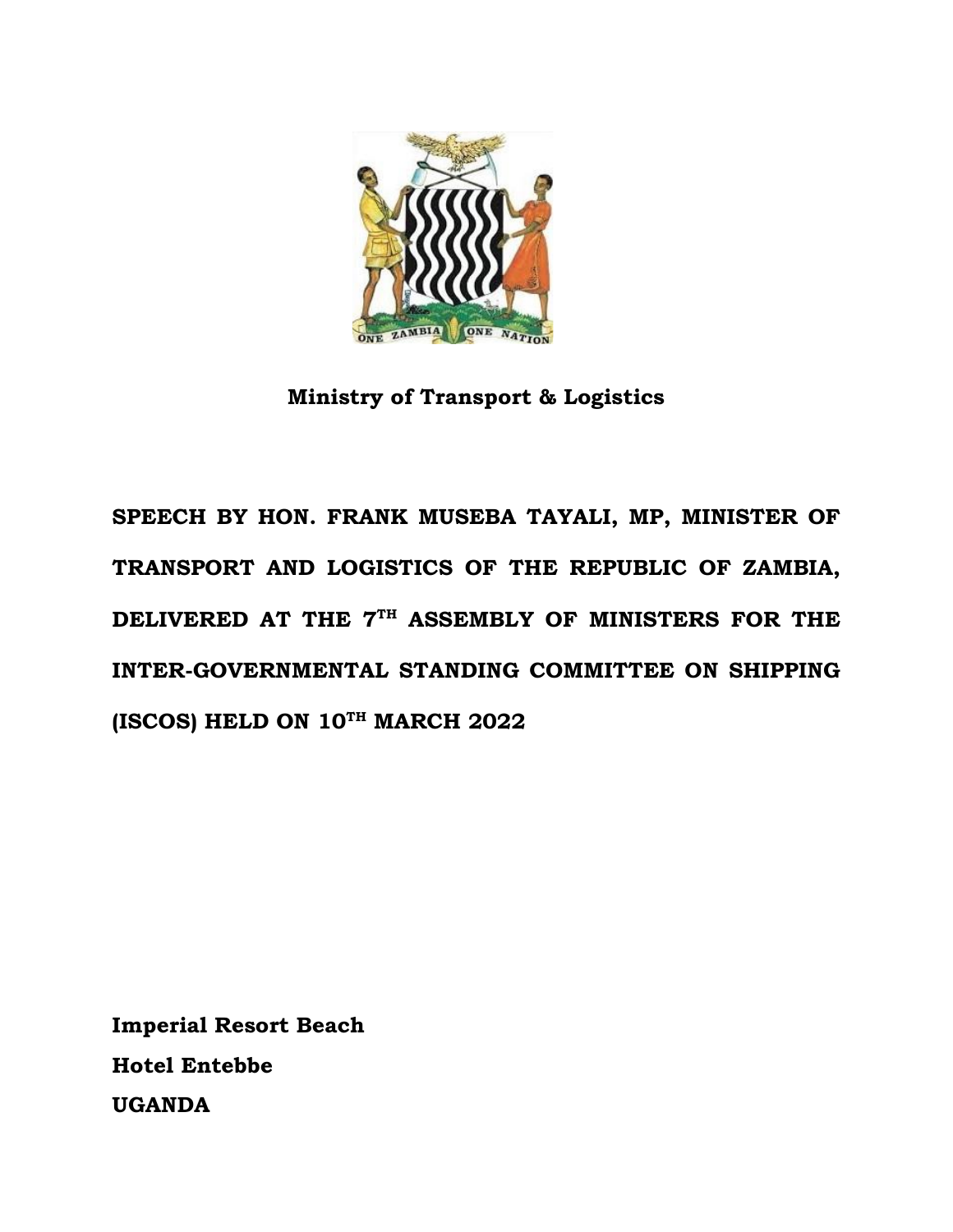- **HONOURABLE GENERAL EDWARD KATUMBA WAMALA, MINISTER OF WORKS AND TRANSPORT, REPUBLIC OF UGANDA AND ALSO CHAIR OF THE ISCOS ASSEMBLY OF MINISTERS;**
- **HONOURABLE MR. JAMES W. MACHARIA, EGH, CABINET SECRETARY, MINISTRY OF TRANSPORT, INFRASTRUCTURE, HOUSING AND URBAN DEVELOPMENT, REPUBLIC OF KENYA;**
- **HONOURABLE FREDY ATUPELE MWAKIBETE (MP), DEPUTY MINISTER REPRESENTING THE HONORABLE PROF. MAKAME MNYAA MBARAWA (MP), MINISTER OF WORKS, TRANSPORT AND COMMUNICATION OF THE UNITED REPUBLIC OF TANZANIA;**
- **HONOURABLE FRANK MUSEBA TAYALI (MP), MINISTER OF TRANSPORT AND LOGISTICS, REPUBLIC OF ZAMBIA;**
- **HONOURABLE MARIE CHANTAL NIJIMBERE, MINISTER OF TRADE, TRANSPORT AND TOURISME, REPUBLIC OF BURUNDI;**
- **HONOURABLE OKENDE SENGA CHERUBIN, MINISTER OF TRANSPORT OF THE DEMOCRATIC REPUBLIC OF CONGO;**
- **HONOURABLE JACOB HLANGABEZA HARA, MINISTER OF TRANSPORT AND PUBLIC WORKS, REPUBLIC OF MALAWI;**
- **HONOURABLE H.E. ANTONY GERARD DERJACQUES, MINISTER OF TRANSPORT, REPUBLIC OF SEYCHELLES;**
- **HONOURABLE MADUT BIAR YEL, MINISTER OF TRANSPORT AND ROADS, REPUBLIC OF SOUTH SUDAN;**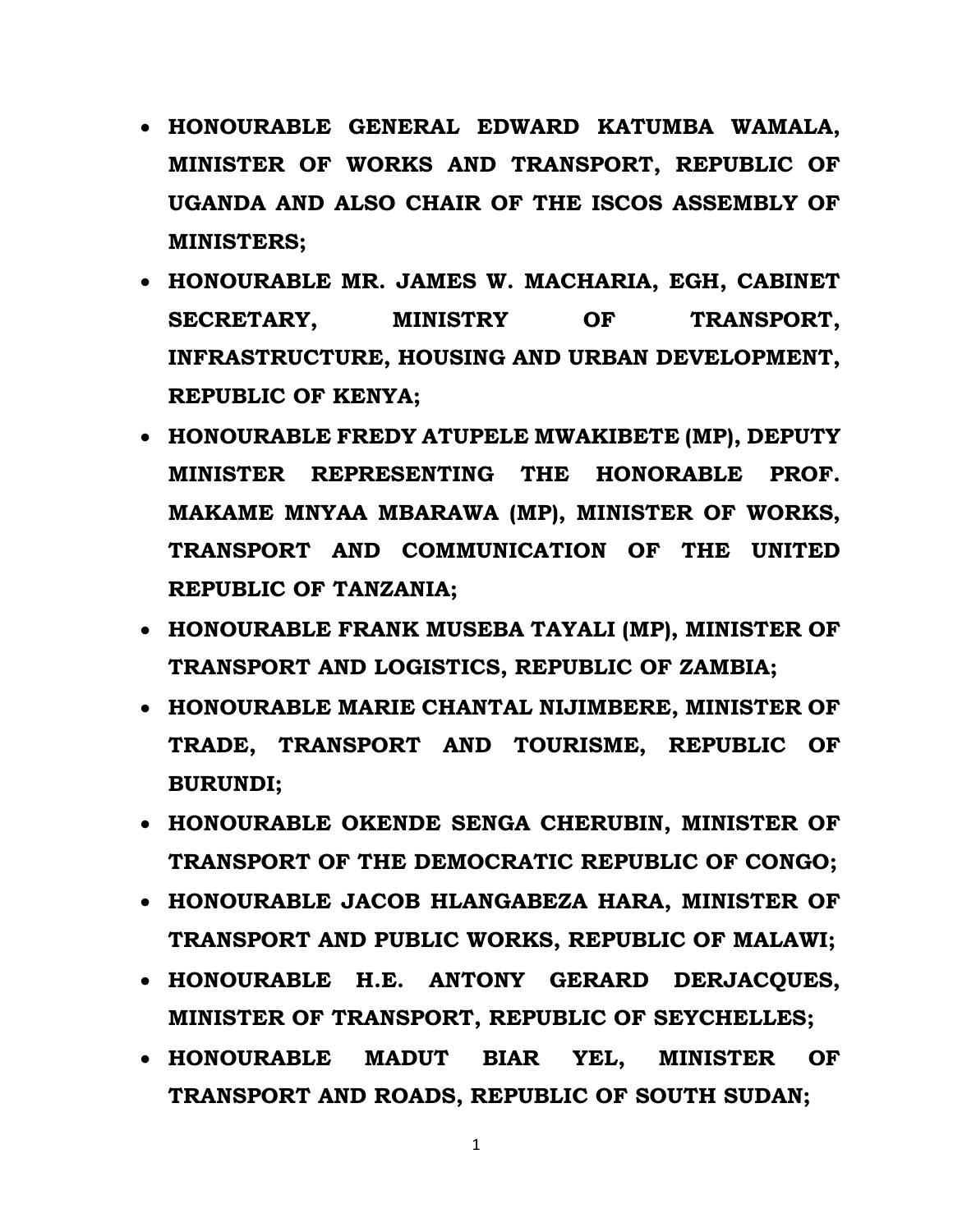- **MR. YEHUALAESHET JAMERE SHAREW, DIRECTOR GENERAL OF THE ETHOPIAN MARITIME AUTHORITY AFFAIRS AND PROXY TO THE MINISTER OF TRANSPORT, FERDERAL GOVERNMENT OF THE REPUBLIC OF ETHIOPIA;**
- **MR. KRISHNA JEE LALSING, MANAGING DIRECTOR, MAURITIUS SHIPPING CORPORATION LIMITED AND PROXY TO THE HONOURABLE MINISTER OF BLUE ECONOMY, MARINE RESOURCES, FISHERIES AND SHIPPINH, REPUBLIC OF MAURITIUS;**
- **MR. UNAITE MUSTAFA, DIRECTOR GENERAL, MOZAMBIQUE MARITIME AUTHORITY AND PROXY TO THE DEPUTY MINOISTER, MINISTRY OF TRANSPORT AND COMMUNICATIONS, REPUBLIC OF MOZAMBIQUE;**
- **THE SECRETARY GENERAL OF THE INTER-GOVERMENTAL STANDING COMMITTEE ON SHIPPING (ISCOS);**
- **SENIOR GOVERNMENT OFFICERS FROM MEMBER STATE AND PROSPECTIVE MEMBER STATES;**
- **HEADS OF INVITED ORGANISATIONS;**
- **MEMBERS OF THE PRESS;**
- **LADIES AND GENTLEMEN;**
- **MAY I SIMPLY SAY, ALL PROTOCOLS OBSERVED!**

I am indeed very happy to be with you here in Entebbe, Uganda after so many hours of flying and lay-overs from Lusaka, Zambia. As Ministers responsible for Transport, we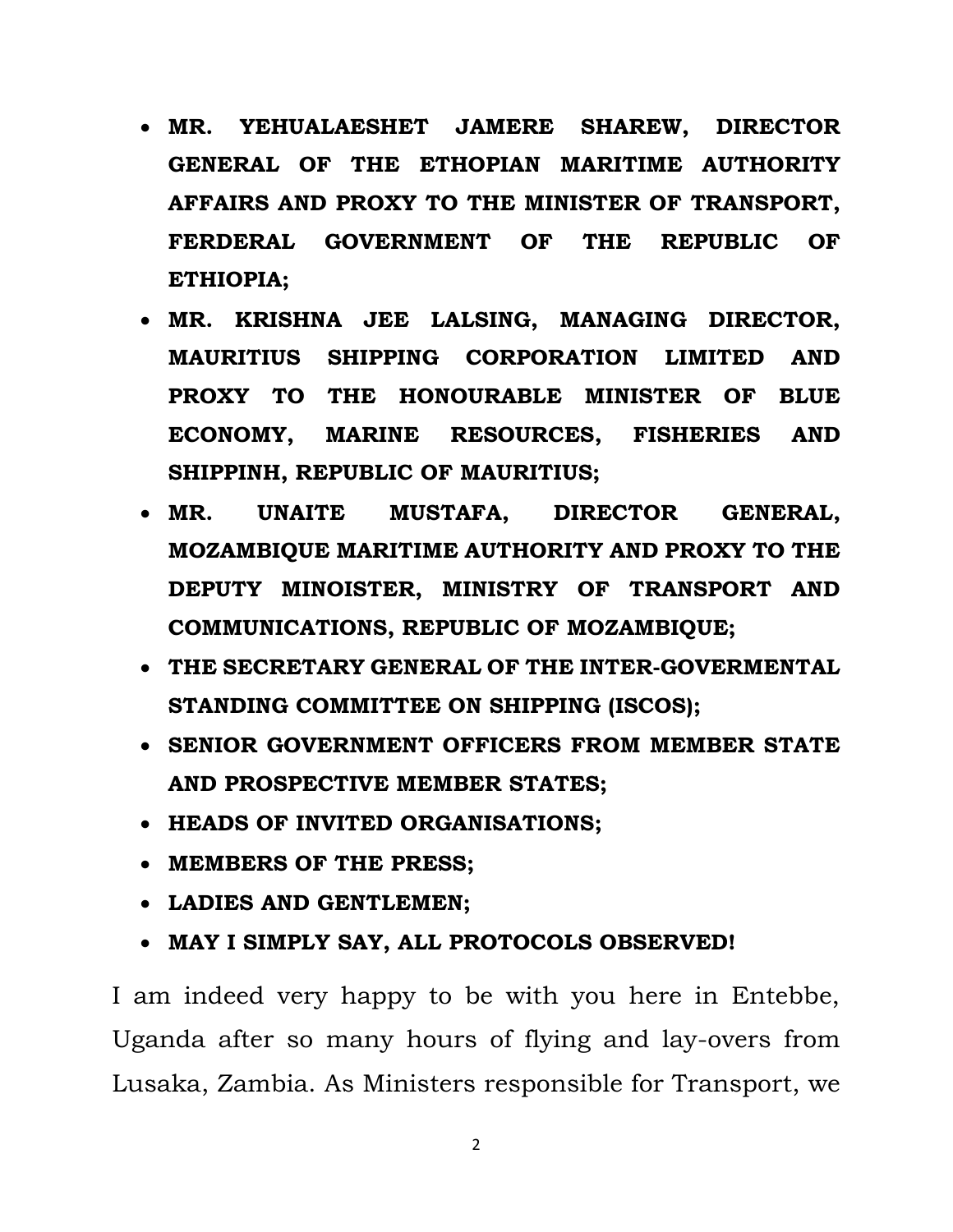should find ways and means of making our countries more connected and enable our people to move and interact easily.

Before I go any further, I wish to thank the Hon. Minister of Works and Transport of the Republic of Uganda, for the warm reception and hospitality accorded to me and the entire Zambian delegation since our arrival in this beautiful and historic city of Entebbe.

As I deliver my maiden speech to this, the 7th Meeting of the Intergovernmental Standing Committee on Shipping, allow me to thank Hon. James W. Macharia EGH, Minister of Transport, Infrastructure, Housing and Urban Development of the Republic of Kenya for successfully chairing the organisation for the past two years, despite the challenges encountered due to the Covid 19 pandemic. May I also congratulate Uganda and wish them well as they will be taking over the Chairmanship of this great organisation.

#### **Honourable Chair, Ladies and Gentlemen,**

As you are all aware, Zambia just ushered in the New Dawn Administration after the August 2021 General Elections. Therefore, I wish on behalf of the Zambian people, to thank you all for the congratulatory messages and for your prayers as we went through our elective process.

3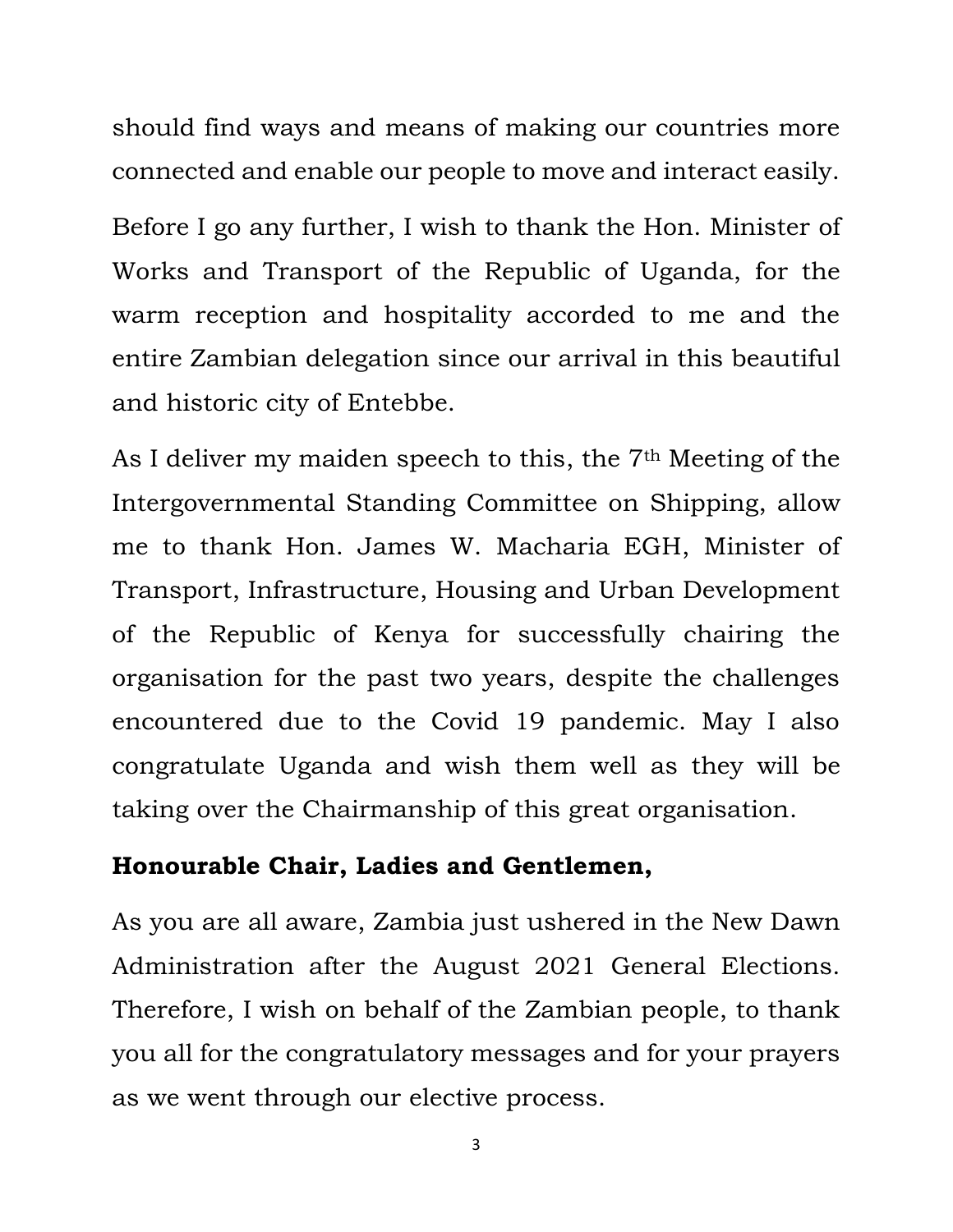Our President, Mr. Hakainde Hichilema, made it clear in his inaugural speech to the nation, that Zambia will strengthen its relationships with strategic partners in her quest for economic development. To this effect, we shall explore all avenues to ensure that we benefit from strategic alliances and my presence here today is evidence of our desire to collaborate with regional partners.

#### **Hon. Chairperson,**

I am aware that the Republic of Kenya will be going to the polls in August 2022. In this regard, we wish them a peaceful and successful electoral process. It is our fervent prayer that God's countenance shall shine with favour on the people of Kenya.

## **Hon. Chairperson,**

Zambia is not an Island and her membership to both regional and international organisations is very critical. Therefore, we have to ensure the accrual of economic benefits from these Regional and International alliances for the benefit of our people. This makes me duty bound to explain to the Zambian people the benefits that are derived from ISCOS as opposed to other Organisations that we belong to.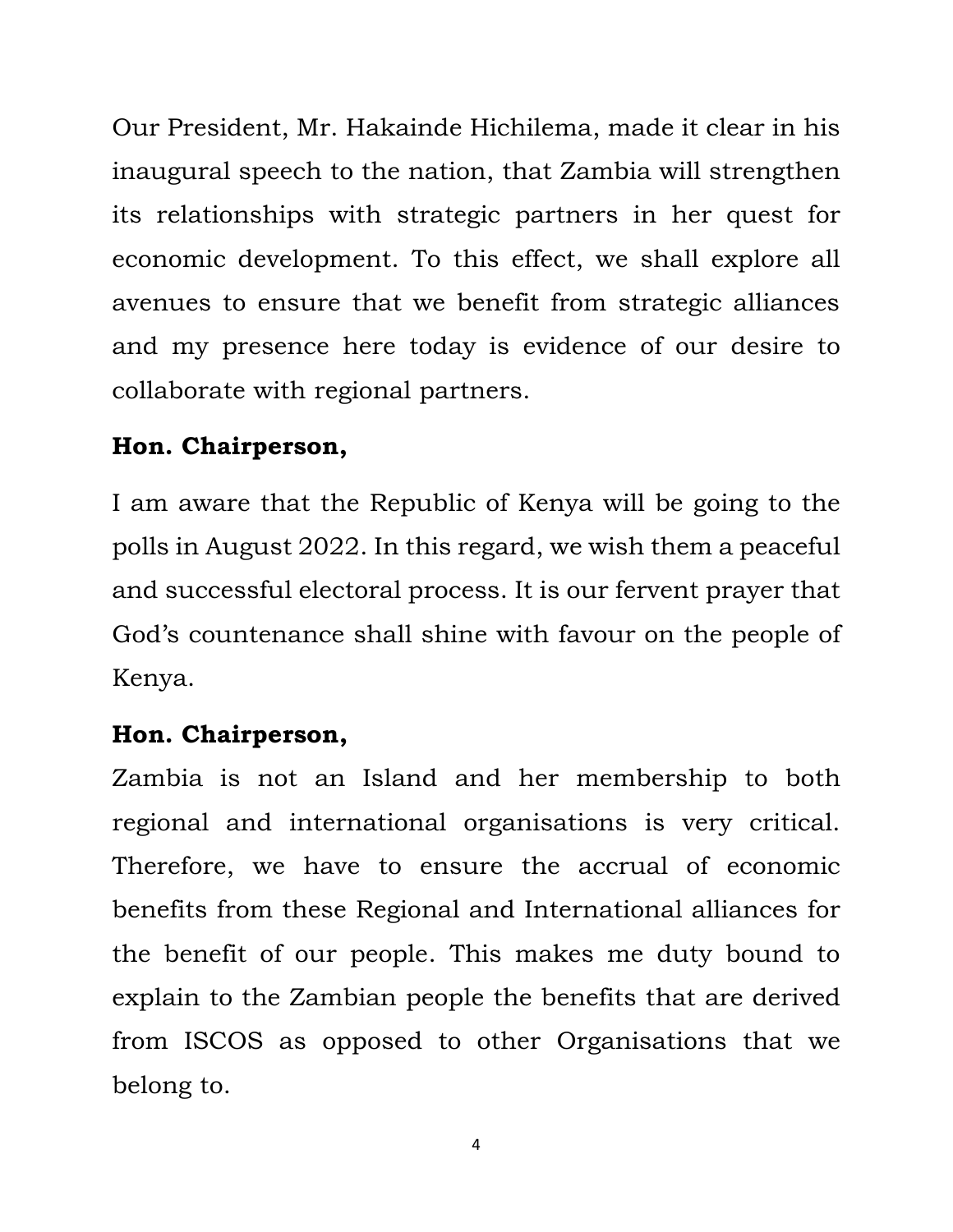#### **Hon Chairperson,**

From what I have gathered, ISCOS has made commendable strides and savings to the economies of member states through the domiciling of Marine Cargo Insurance that will save Member States the externalisation of the hard-earned United States dollars. This will result in Zambia retaining about 100 million United States dollars per annum on imports alone.

ISCOS has also made interventions on Vessel Delay Surcharges and other unjustifiable charges imposed by overseas shipping lines, Use of Container guarantees instead of container deposits, Capacity building of importers and exporters enabling them to expedite their businesses in accordance with international best practices, to mention but a few.

While this is commendable, I am urging the Secretary General of ISCOS and other Member States to help Zambia have access to all the services that the Organisation provides as this will help to reduce the cost of doing trade and thus facilitate development.

5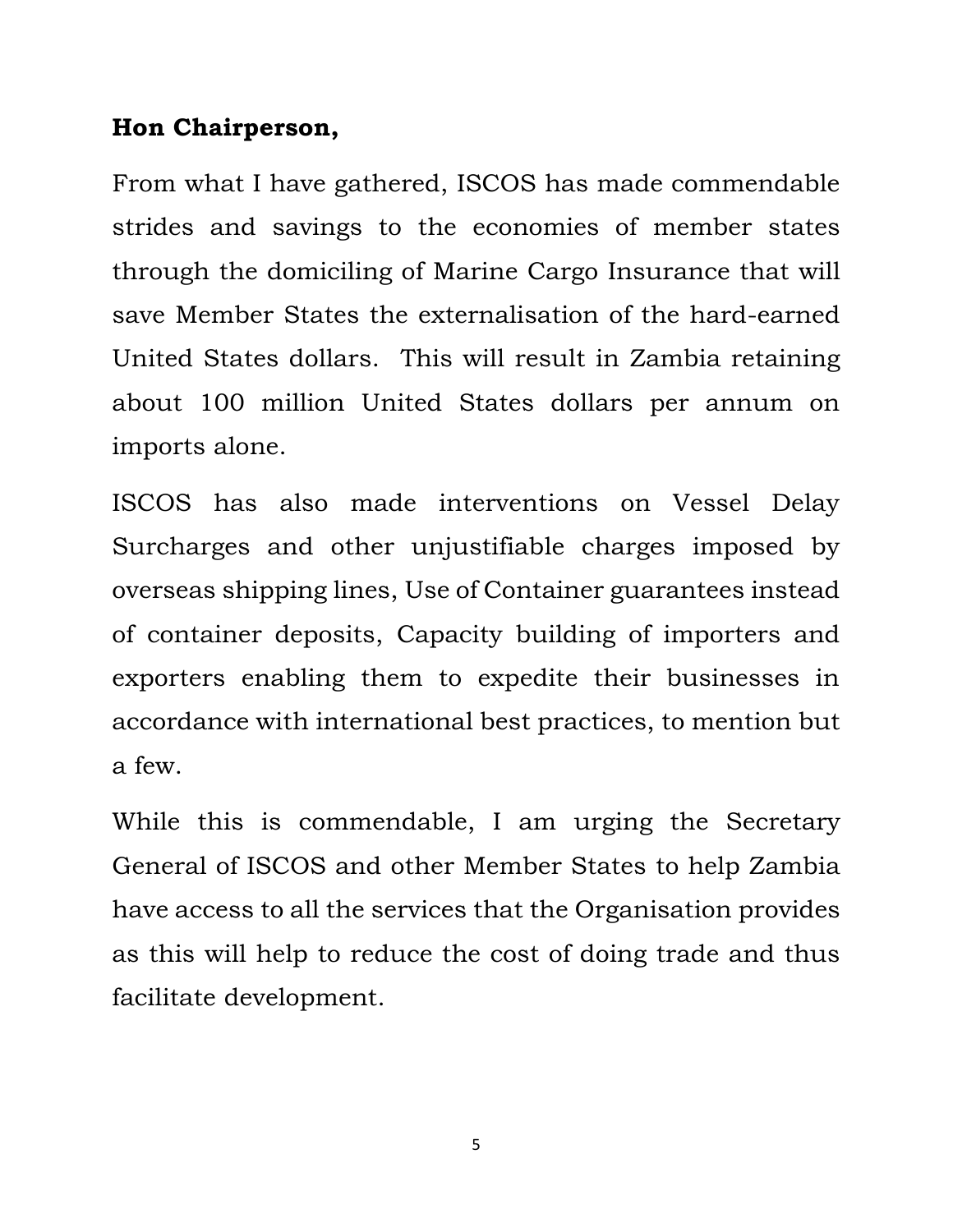#### **Hon. Chair, Ladies and Gentlemen,**

From the foregoing, it is easy to state that one of the critical roles of ISCOS is trade facilitation. In this regard, ISCOS should serve the land-linked countries by ensuring that the seaports are efficient.

You will appreciate that the more inefficient the seaports are, the more the cost to the land-linked countries like Zambia. Just like corruption, inefficiency is always a cost that is paid for by the consumers and the greatest adverse impact is felt by the poorest of our nationals. I, therefore, wish to earnestly appeal to ISCOS that it superintends over the efficiency of seaports, where member countries' trade passes through.

Zambia being surrounded by 8 neighbours and beyond depends on the goodwill of these countries for the smooth movement of our people, goods, and services. In this regard, I wish to appeal to ISCOS to consider working with others to level the playing field in any way possible, among member states that share borders and have trade routes traversing each other's territory. I am saying this because as a country we have experienced a lot of Tariff and Non-Tariff Barriers, especially along Road Transport Corridors.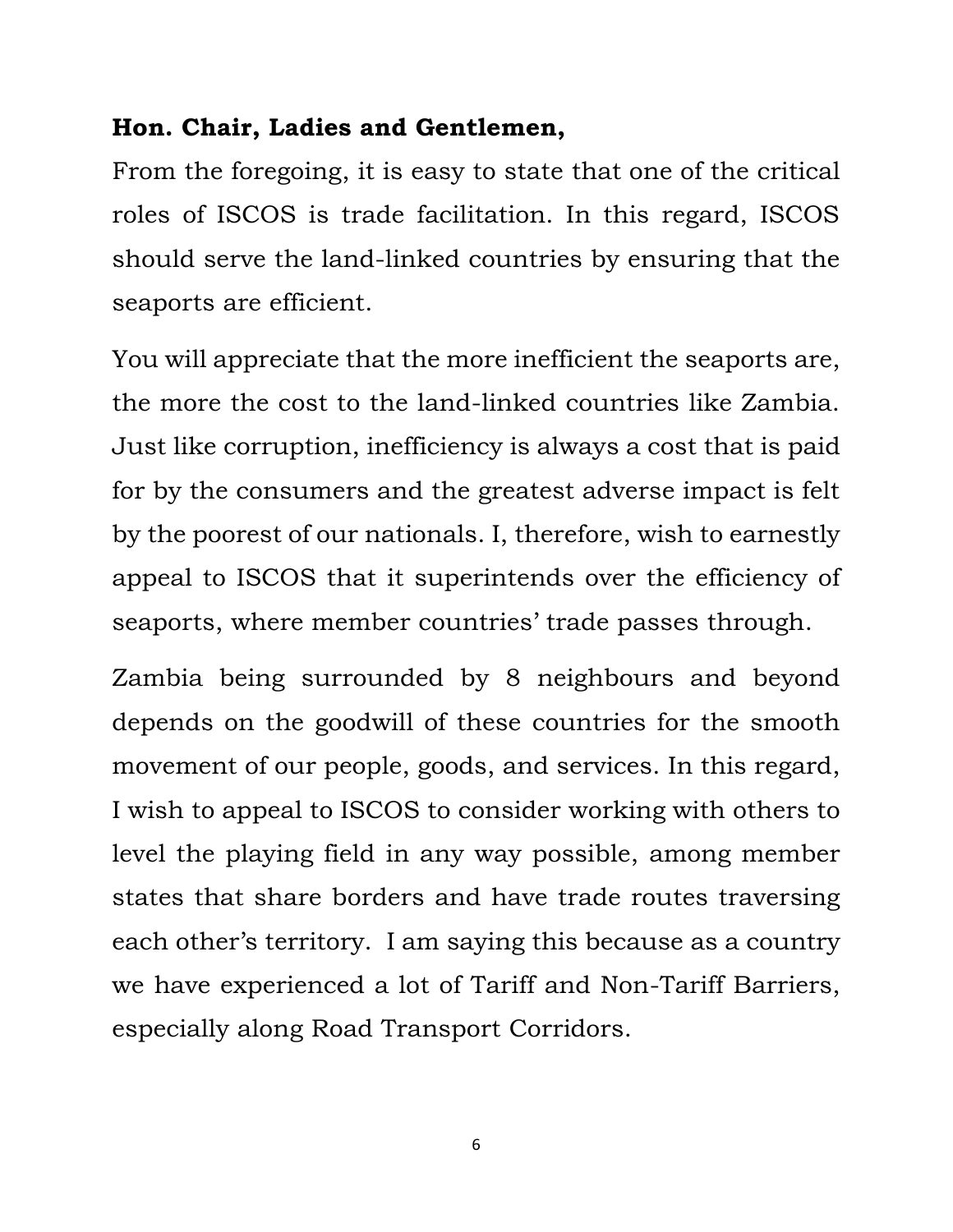## **Hon. Chair, Ladies and Gentlemen,**

I also wish to urge the ISCOS Secretariat to begin considering the subscriptions from Member States as seed money. The organisation should start investing in the sale of advisory services on the maritime and shipping international market. The Institution can also aggressively begin to bid to carry out consultancy services to earn money.

In addition, the organisation should consider the production of periodicals and floating of project proposals to attract grants from Cooperating Partners. Global warming and the Blue economy if properly understood could provide opportunities for project proposals that could raise money for the organisation.

## **Hon. Chair, Ladies and Gentlemen,**

The issue of the revised administrative Manuals has just been brought to my attention. I will ensure that they are reviewed, and we will get back to the Secretariat at the earliest possible time.

I am also aware of Zambia's outstanding contributions. Zambia has started making contributions towards dismantling the debt and will endeavour to continue doing so.

7